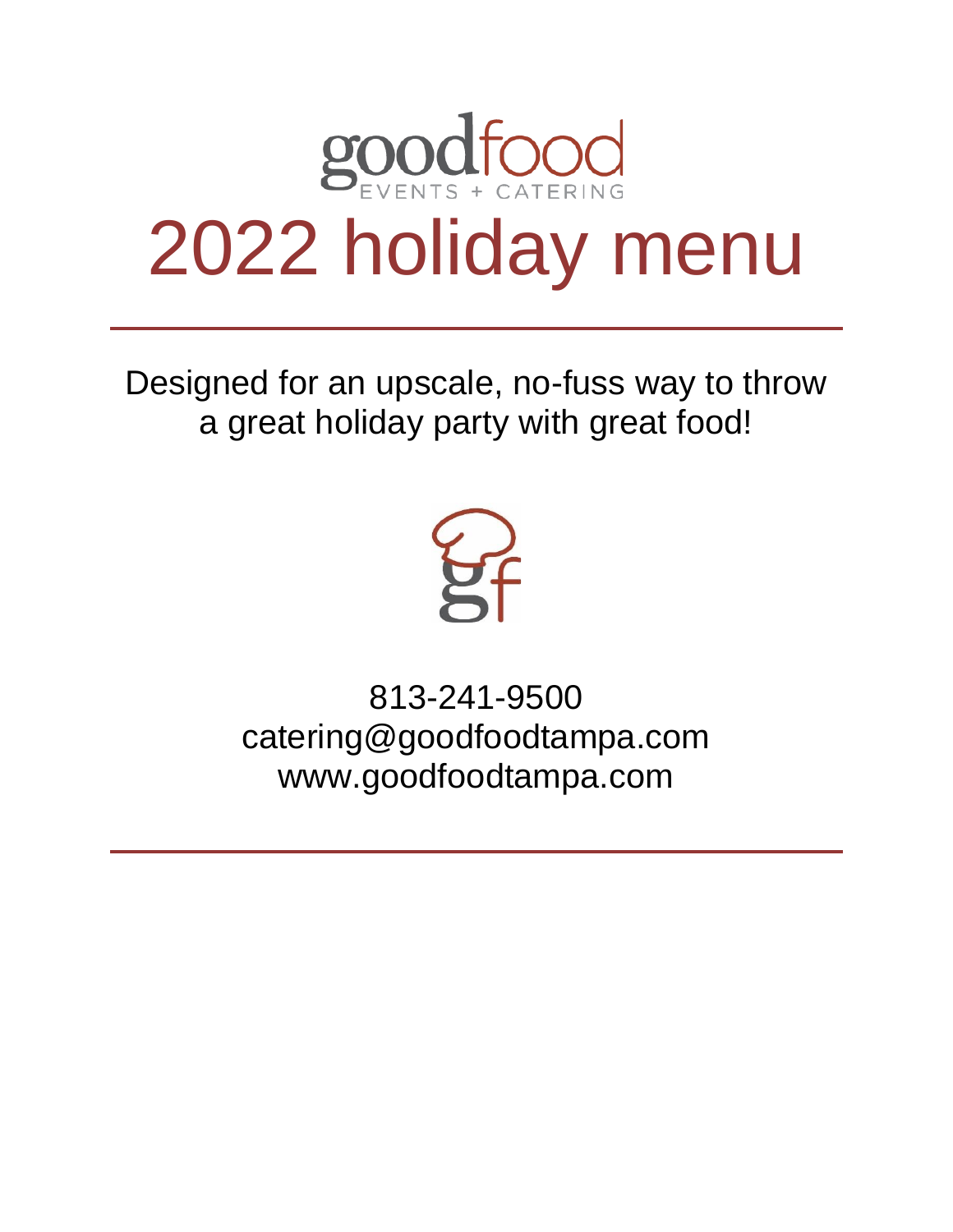### **| the details |**

Below are our menus designed for cocktail style social parties and corporate events during December 2022. Give us a call so that we can help create the perfect menu for your event!

### **| full-service events and parties |**

Because of the high volume of need for catering in the month of December, we carefully curate our favorite dishes into a limited menu in order to keep our quality high and service impeccable.

Please contact us to assist in putting together a customized proposal for your holiday party or event, from these menus. We can take care of food service, bar + beverage, staff, set up + breakdown.

### **| good food to-go, drop off and pickup |**

Are you looking to just have food provided while you entertain your guests? We'll simplify the process and build a fantastic menu that can be delivered to your home (or office) or picked up from our centrally located commissary. When full service is not a priority, you will still be able to enjoy Good Food for your holiday party or event.

### **| the fine print |**

- \$4000 minimum for full-service events during December 2022, including food, beverage, service and china.
- Payable by cash, credit card or check to "Good Food Catering Company." Visa and MasterCard are also welcome but are subject to a 4% increase (on total) since our prices reflect cash discount.
- Florida State and County Sales Tax added to each event.
- Signed proposal and deposit are required to book your event.

### **| our contact info |**

phone | 813.241.9500 web| www.goodfoodtampa.com email |catering@goodfoodtampa.com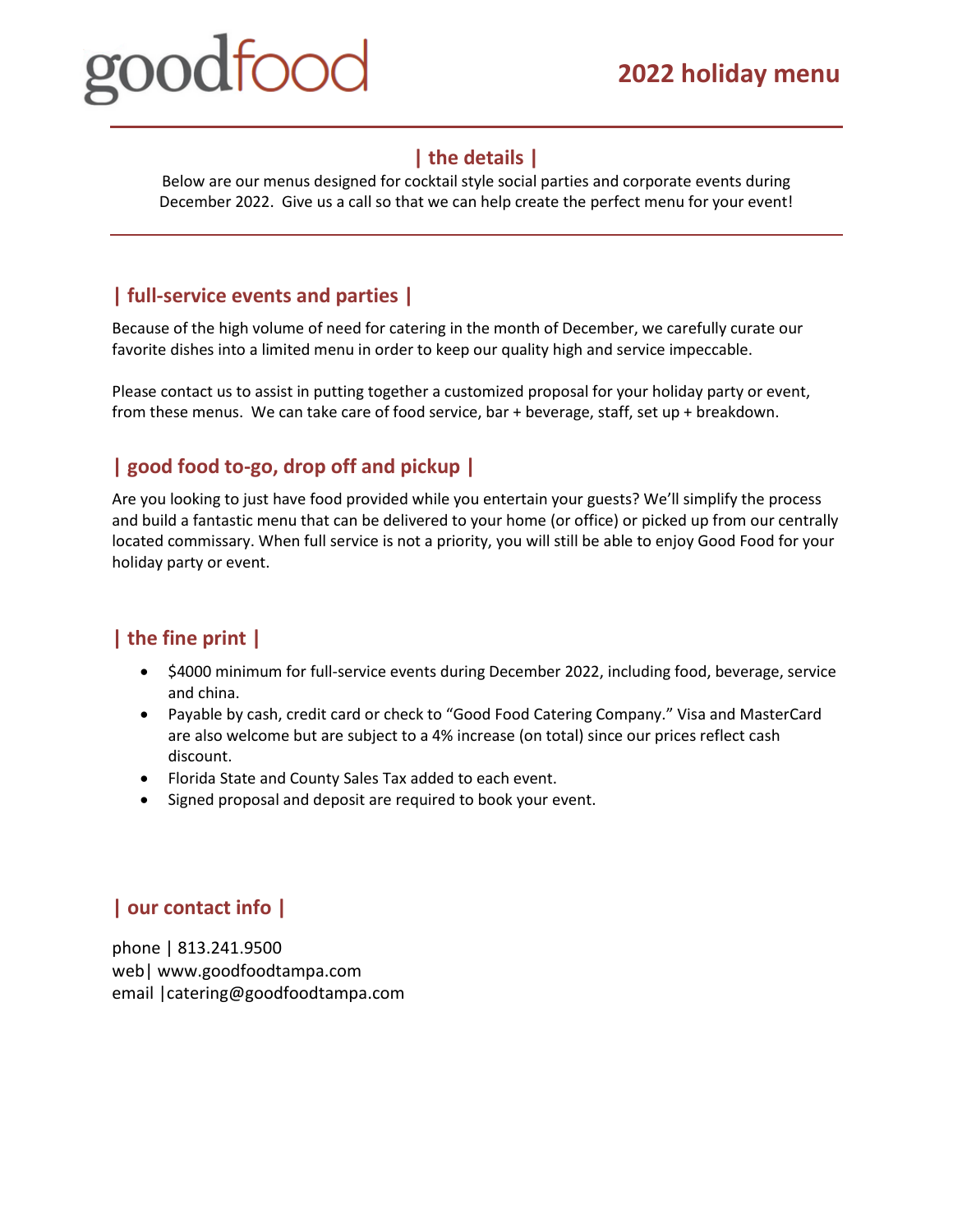# natoor

### **| signature hors d'oeuvres |**

**RUM RUNNER SHRIMP** jumbo shrimp, smoked bacon, pineapple-rum glaze

**CUBAN EMPANADA**  ham, swiss, mojo pork, salami, dill pickle, mustard aioli

**BEEF EMPANADA**  Tampa style beef picadillo, chimichurri crema

**STEAK, GORGONZOLA + CARAMELIZED RED ONION QUESADILLA**  steak, creamy blue cheese, sharp cheddar and caramelized red onions

**JERK CHICKEN SKEWER** pickapeppa sauce

**SPINACH + PANEER SAMOSA** coriander chutney crema (v)

**GOAT CHEESE TART** | mascarpone cheese, goat cheese, sundried tomatoes (v)

**PIMENTO CHEESE TART** southern style pimento cheese (v)

**ANTIPASTI SKEWER** mozzarella, provolone, marinated vegetables, olives, genoa salami

**WILD MUSHROOM TART** wild mushrooms, fresh herbs, mascarpone cream cheese (v)

**PORK + VEGETABLE POTSTICKER** nerbed soy sauce

**EDAMAME DUMPLING**  $\vert$  soy sauce pipette (vg)

**CHICKEN SATAY** sesame breaded chicken with peanut sauce

**KALE + GOAT CHEESE RISOTTO ARANCINI** | roasted red pepper sauce (v)

**BABY LAMB CHOP**  roasted garlic oil, fresh herbs and finishing salt

**MEATBALL** bourbon barbecue sauce

**HEART OF PALM CEVICHE**  hearts of palm, jalapeno, red pepper, lime, cilantro, red onion, plantain chip in a shooter (vg)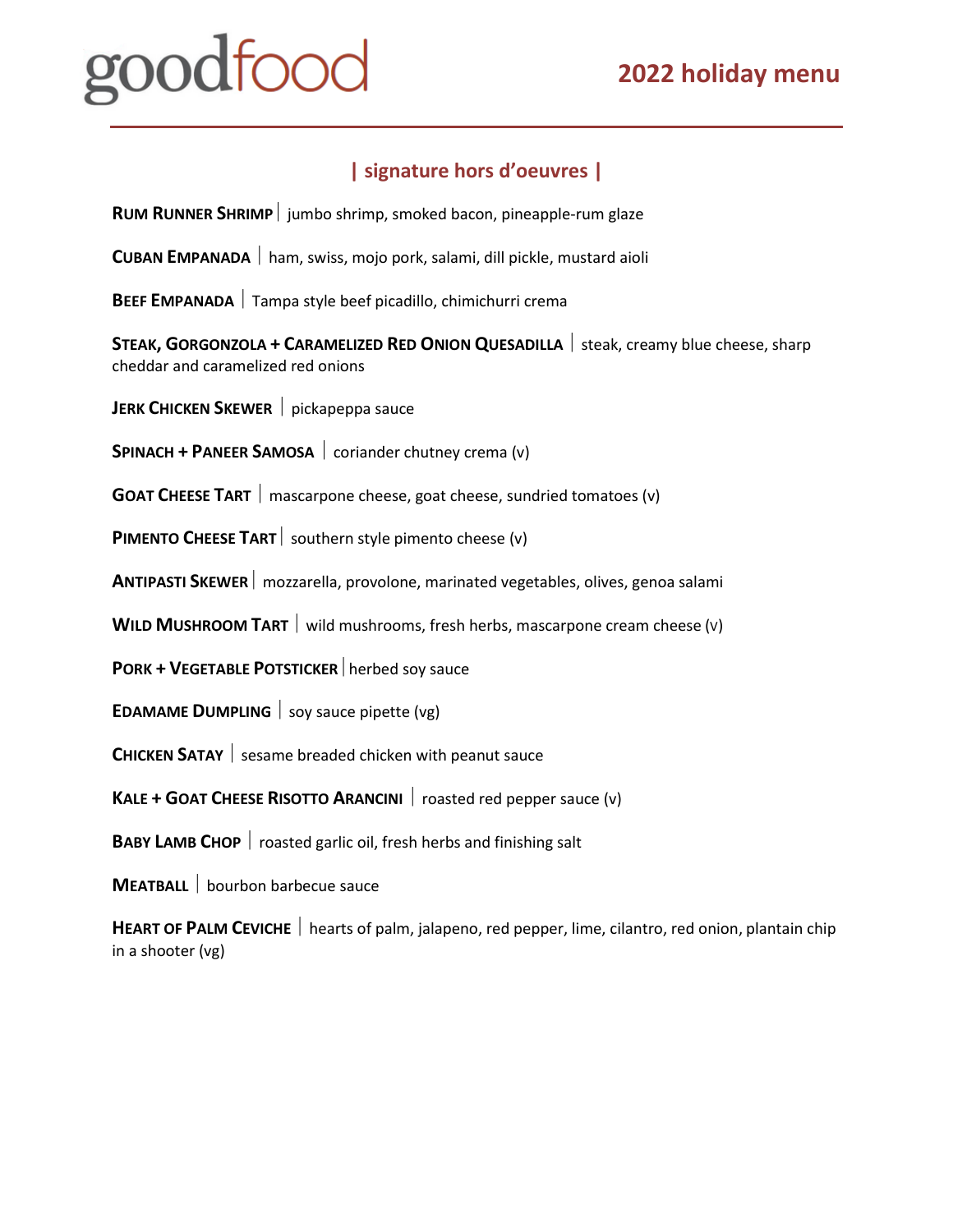### **| cocktail party displays |**

**GRILLED CHURRASCO STEAK** hand carved; marinated + seasoned simply with sea salt and fresh ground black pepper + cilantro chimichurri, served at room temp

**CREOLE SHRIMP COCKTAIL** chilled Creole boiled jumbo shrimp, traditional cocktail sauce

**MAPLE SOY TUNA** Sliced seared ahi tuna, Asian slaw, maple ginger miso sauce, wonton crisps

**CHEESE + CHARCUTERIE PLATTER** chef's selection of imported and domestic cheeses, cured meats, pickled vegetables, crackers + crostini

**BRIE EN CROÛTE** brie wrapped in pastry with fresh and dried fruits and gourmet crackers

**DOMESTIC CHEESE PLATTER** assorted domestic cheeses with crackers and fruit

**GRILLED SEASONAL VEGETABLE PLATTER** chef's choice market fresh vegetables, olive oil, kosher salt, fresh ground black pepper, served at room temperature, with house made green goddess dressing

**MEDITERRANEAN MEZZE** | hummus, tzatziki sauce, toasted pita, mixed olives, marinated artichokes, grilled vegetables, artisan breads

**BRUSCHETTA BAR**heirloom tomato bruschetta, mushroom fig bruschetta, butternut squash bruschetta with French bread crostini

### **| bar snacks |**

**FRESH FRIED CHIPS** dusted with kosher salt + malt vinegar

**CRISPY BACON STRIPS** sugar cured and applewood smoked

**CAJUN CANDIED PECANS**

**CARAMEL POPCORN**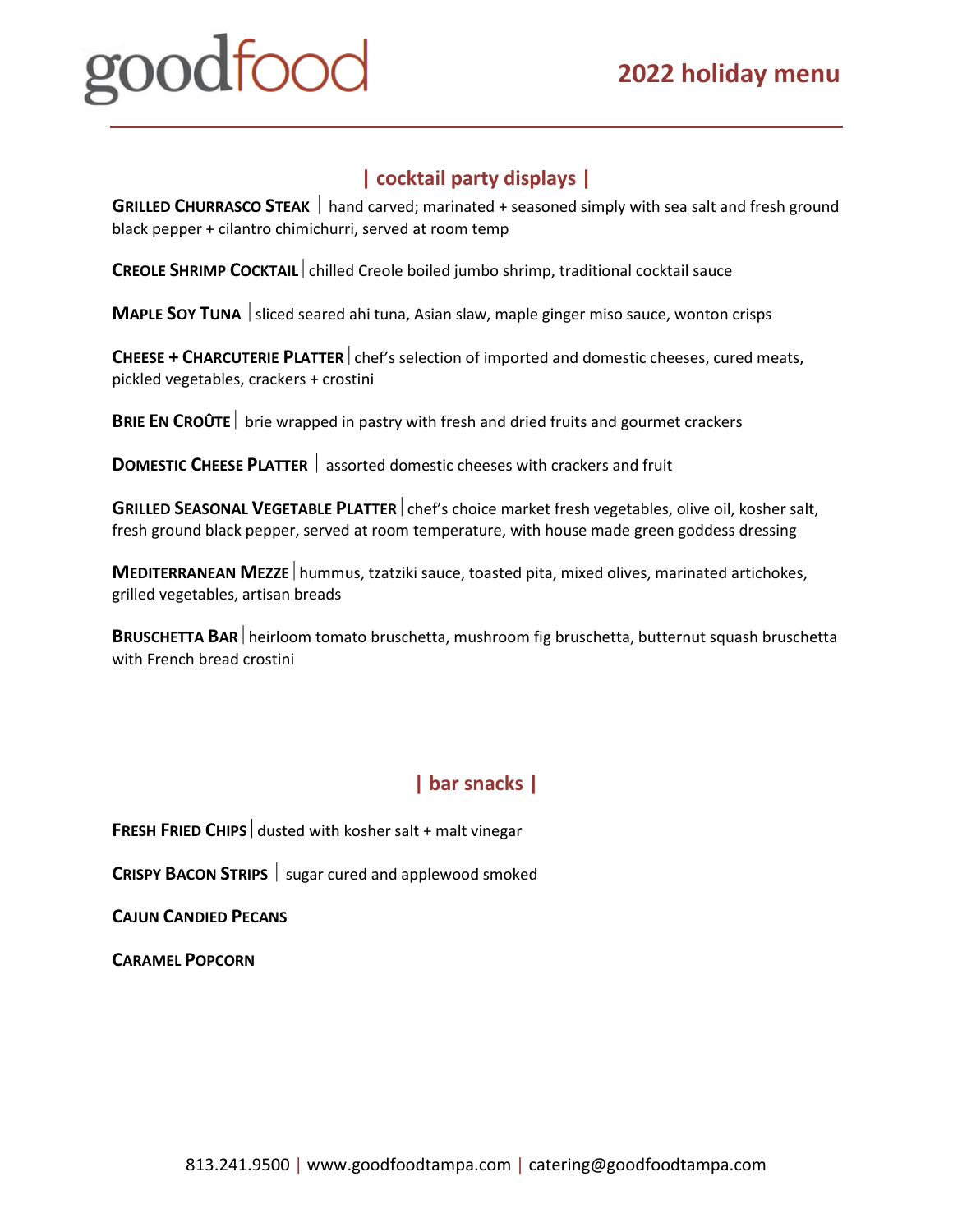## **2022 holiday menu**

# nodtoor

### **dinner selections | station style**

Our food stations are designed for "tapas style" dining and each station presents a carefully composed dish or small plate. Though these suggestions are our most popular, let us know if you have a specific request, as each menu is custom designed and priced for your specific event.

### **ceviche and poke bar**

this stationary display allows your guests to choose from three distinct selections of traditional and modern preparations of seafood, served with tortilla chips and plantain chips (choose 3)

**KEY WEST CEVICHE**  poached jumbo shrimp & bay scallops, red onion, peppers, scallions, key lime dressing

**HEARTS OF PALM "CEVICHE"** hearts of palm, jalapeno, red pepper, lime, cilantro, red onion in a shooter (vg)

**AHI TUNA POKE**  raw ahi tuna, diced cucumber, black and white sesame seeds, ginger, and scallions tossed together in soy sauce

### **gourmet mac-n-cheese bar**

**GORGONZOLA TRUFFLE MAC-N-CHEESE** cavatappi pasta, porcini mushrooms, sun-dried tomatoes, cracked black pepper (v)

**SMOKED GOUDA MAC-N-CHEESE** | cavatappi pasta, sharp cheddar and smoked gouda cheeses (v)

**SHREDDED SHORT RIB MAC-N-CHEESE** cavatappi pasta, shredded cabernet braised beef short rib, sharp cheddar, asiago; topped with bacon breadcrumb topping with crushed up crispy shallots, crushed red pepper and sliced scallions

### **risotto station**

(server attended action station)

### **MUSHROOM PEARL BARLEY RISOTTO**

**PARMESAN PEARL BARLEY RISOTTO** diced crispy pancetta round

### **BUTTERNUT SQUASH & SAGE RISOTTO**

-station style dinner selections continued on next page-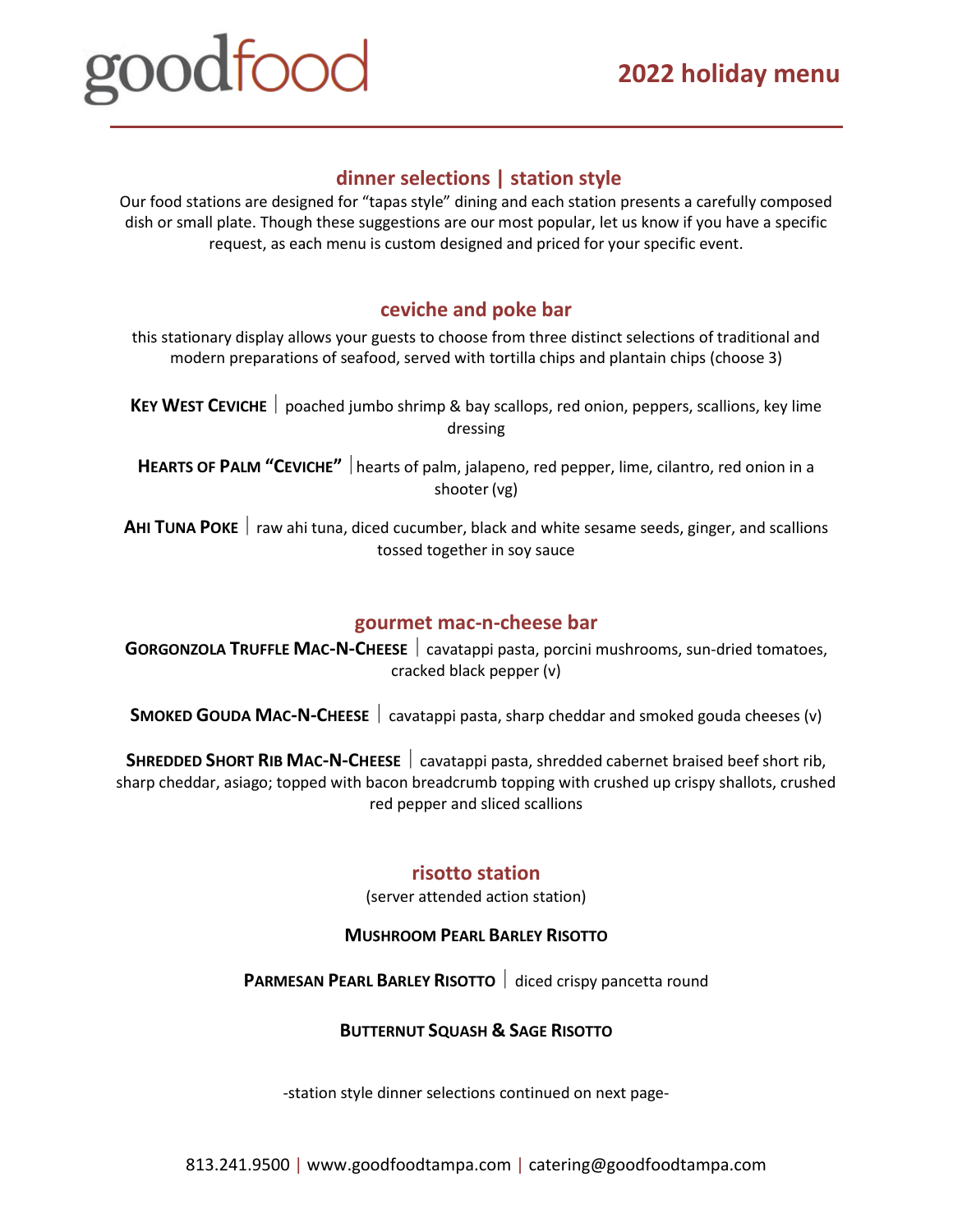# <u>roodfood</u>

### **the butchers holiday**

(chef attended carving station)

choose **ONE** protein below to be hand carved by our station chef**:** 

**HONEY GLAZED HAM** honey and brown sugar glazed

**GOLD ROASTED TURKEY BREAST** spiced cranberry sauce

**BACON WRAPPED PORK LOIN** rhubarb, peach, jalapeno compote

**SERVED WITH**

**GERMAN FINGERLING POTATOES**  $\vert$  caramelized onions, bacon, caraway seed, cider-grain mustard dressing

**SEASONAL CARAMELIZED BRUSSELS SPROUTS** brussels sprouts, pearl onion, pumpkin seed + dried cranberries

### **chefs tapas bar | composed small plates**

This attended station gives your guests a choice of three signature composed dishes, plated continuously by our station servers + chefs.

**choose from our selections below for your event or let us create one just for you!**

**"CHARLESTON STYLE" SHRIMP** with smoked sausage, onions and peppers in a white-wine cream sauce, served over **WHITE CHEDDAR GRITS**

**BACON WRAPPED PORK LOIN** whole-roasted, sliced pork loin with rhubarb, peach, jalapeno compote, served over **SWEET POTATO AND BUTTERNUT SQUASH MASH**

**TUSCAN PORTOBELLO MUSHROOM** grilled and sliced

served oved **GRILLED VEGETABLE + CANNELINI BEAN SALAD** fresh spinach, roasted red peppers, EVOO topped with preserved lemon gremolata + crispy shallot and garlic (vg)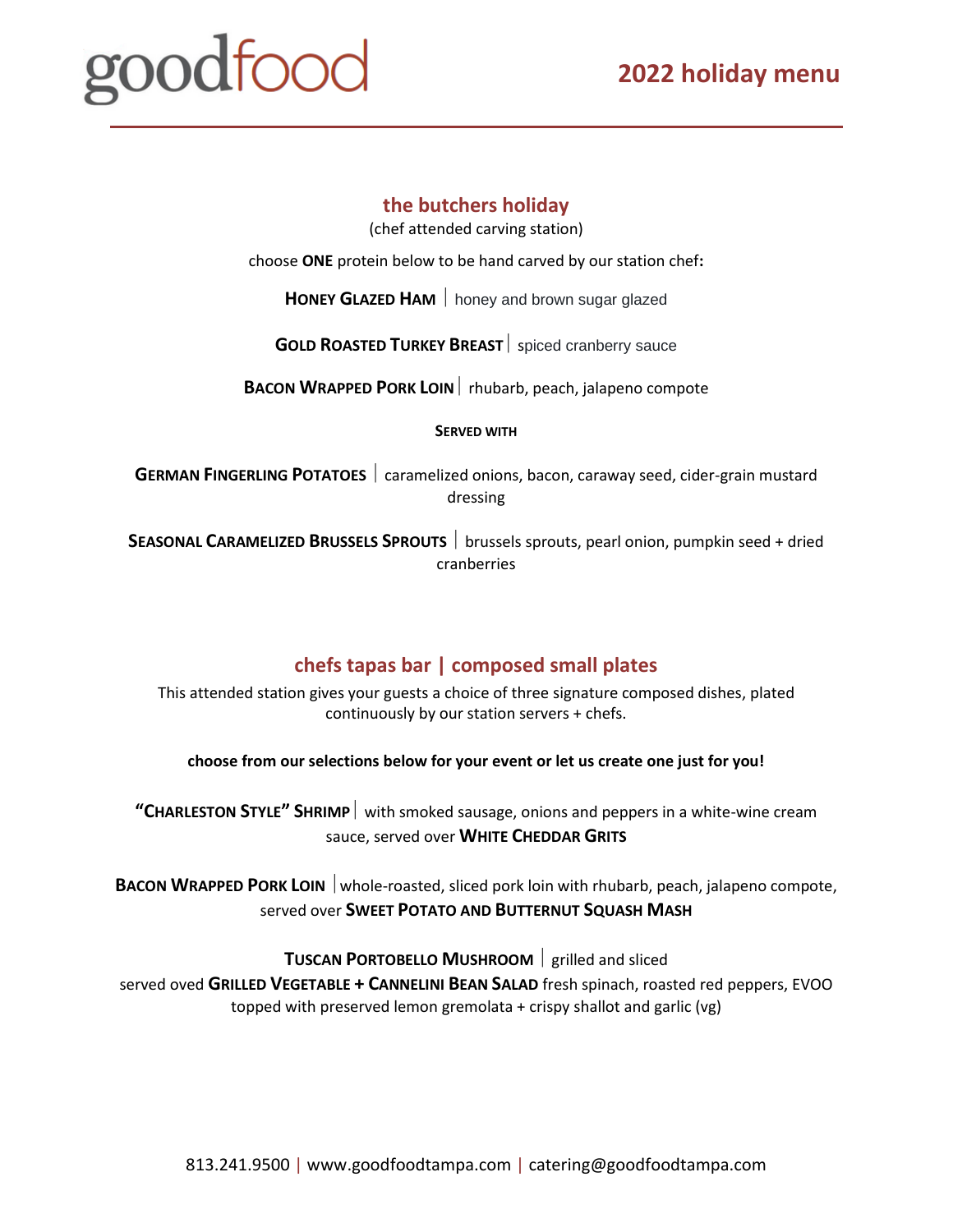### **dinner selections | buffet style**

### **| main dishes |**

**CABERNET BRAISED SHORT RIBS** slow cooked in beef stock and red wine with root vegetables, braising reduction

**GRILLED BISTRO STEAK** 24-hour marinated beef shoulder tender, sliced + porcini fig demi-glace

**GRILLED CHURRASCO STEAK** hand carved; marinated + seasoned simply with sea salt and fresh ground black pepper + horseradish cream

**BACON WRAPPED PORK LOIN** sliced and served with rhubarb, peach, jalapeno compote

**CHICKEN RUSTICA** sliced roasted chicken topped with wild mushroom and caramelized onion ragout, fontina cheese

**FRENCH ONION ROASTED CHICKEN** | sliced pan-seared chicken breast; smothered in caramelized onion gravy, topped with melted gruyere

**CHICKEN DIJON** seared, sliced chicken breast with a mushroom, shallot dijon brown sauce

**PISTACHIO PESTO CRUSTED SALMON** Atlantic salmon roasted with our house made pistachio pesto garnished with chopped pistachios

**SHRIMP + GRITS** with smoked sausage, onions and peppers in a white-wine cream sauce, served over creamy white cheddar grits

**GRILLED EGGPLANT** | grilled eggplant with couscous, basil oregano preserved lemon gremolata (vg)

**TUSCAN PORTOBELLO MUSHROOM** grilled and sliced served oved grilled vegetable + cannelini bean salad (fresh spinach, roasted red peppers, evoo) topped with preserved lemon gremolata + crispy shallot and garlic (vg)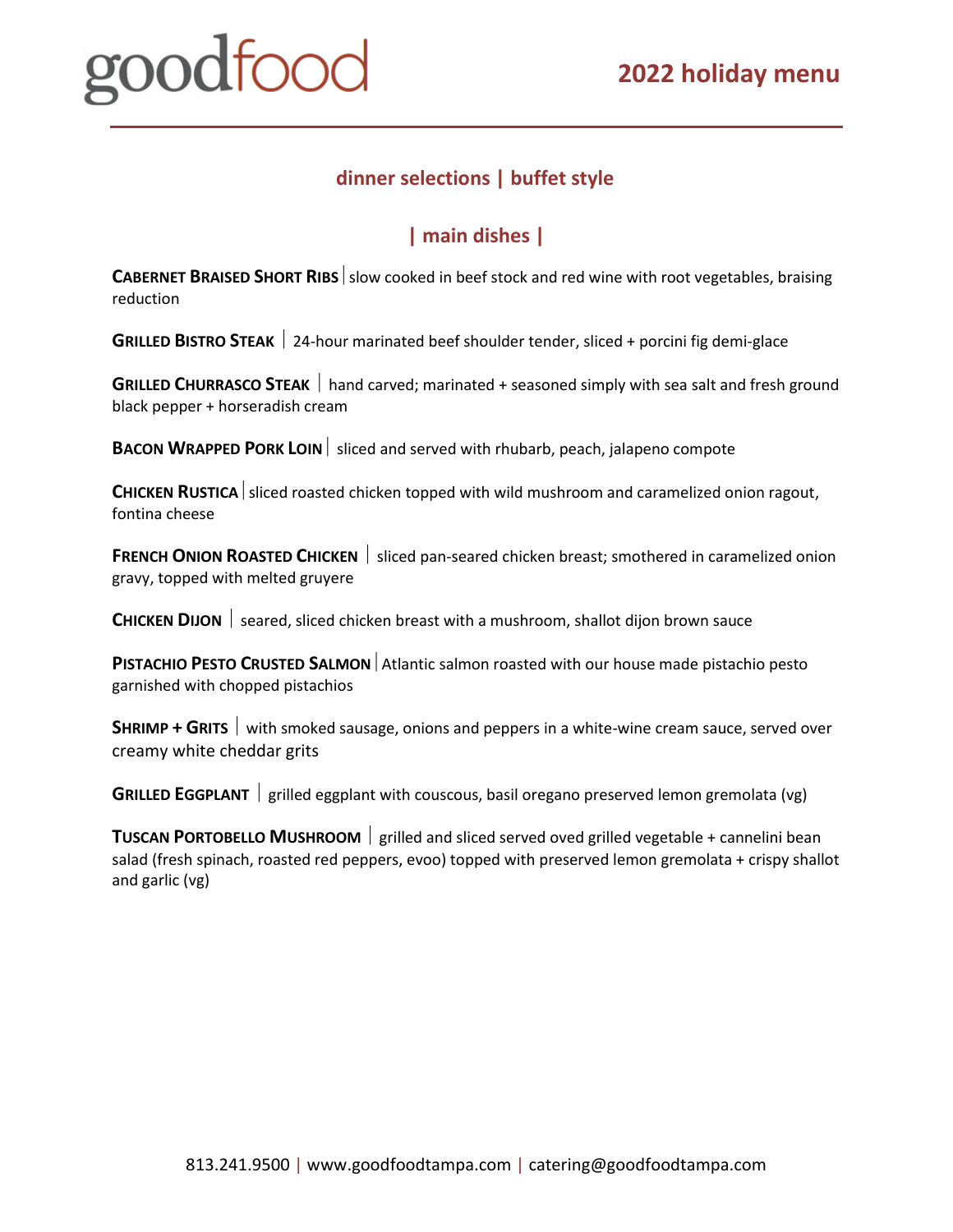### **| side dishes |**

**THREE CHEESE MAC-N-CHEESE**  $|$  cavatappi pasta, sharp cheddar, parmesan and asiago cheeses (V)

**HERB ROASTED FINGERLING POTATOES** 

**WHITE CHEDDAR CHEESE GRITS** creamy southern style

**MUSHROOM PEARL BARLEY RISOTTO**

**WILD + BROWN RICE BLEND** steamed with aromatics (vg)

**SWEET POTATO AND BUTTERNUT SQUASH MASH**

### **| vegetables |**

**ROASTED ASPARAGUS** seasoned simply with Kosher salt and fresh ground black pepper

**ROASTED BROCCOLINI** | seasoned simply with Kosher salt and fresh ground black pepper

**APPLE CIDER SPICED CARROTS**  roasted tri-color baby carrots

**SEASONAL CARAMELIZED BRUSSELS SPROUTS** brussels sprouts, pearl onion, pumpkin seed + dried cranberries

**GRILLED SEASONAL VEGETABLE PLATTER** chef's choice market fresh vegetables, olive oil, kosher salt, fresh ground black pepper, served at room temperature

### **| salads |**

**SIGNATURE ARTISAN SALAD** chopped artisan greens, crumbled goat cheese, Cajun candied pecans, fresh seasonal berries, honey tarragon vinaigrette

**SEASONAL HOLIDAY SALAD** | chopped artisan greens, baby kale, roasted butternut squash, dried cranberries, pumpkin spiced pepitas, ricotta salata, maple sage vinaigrette

**TRADITIONAL CAESAR SALAD** romaine, homemade croutons, shaved parmesan cheese, fresh lemon, Caesar dressing

**YBOR SALAD**  $\vert$  crisp Iceberg lettuce, julienne of baked ham, natural Swiss cheese, tomato, olives, Romano cheese, garlic vinaigrette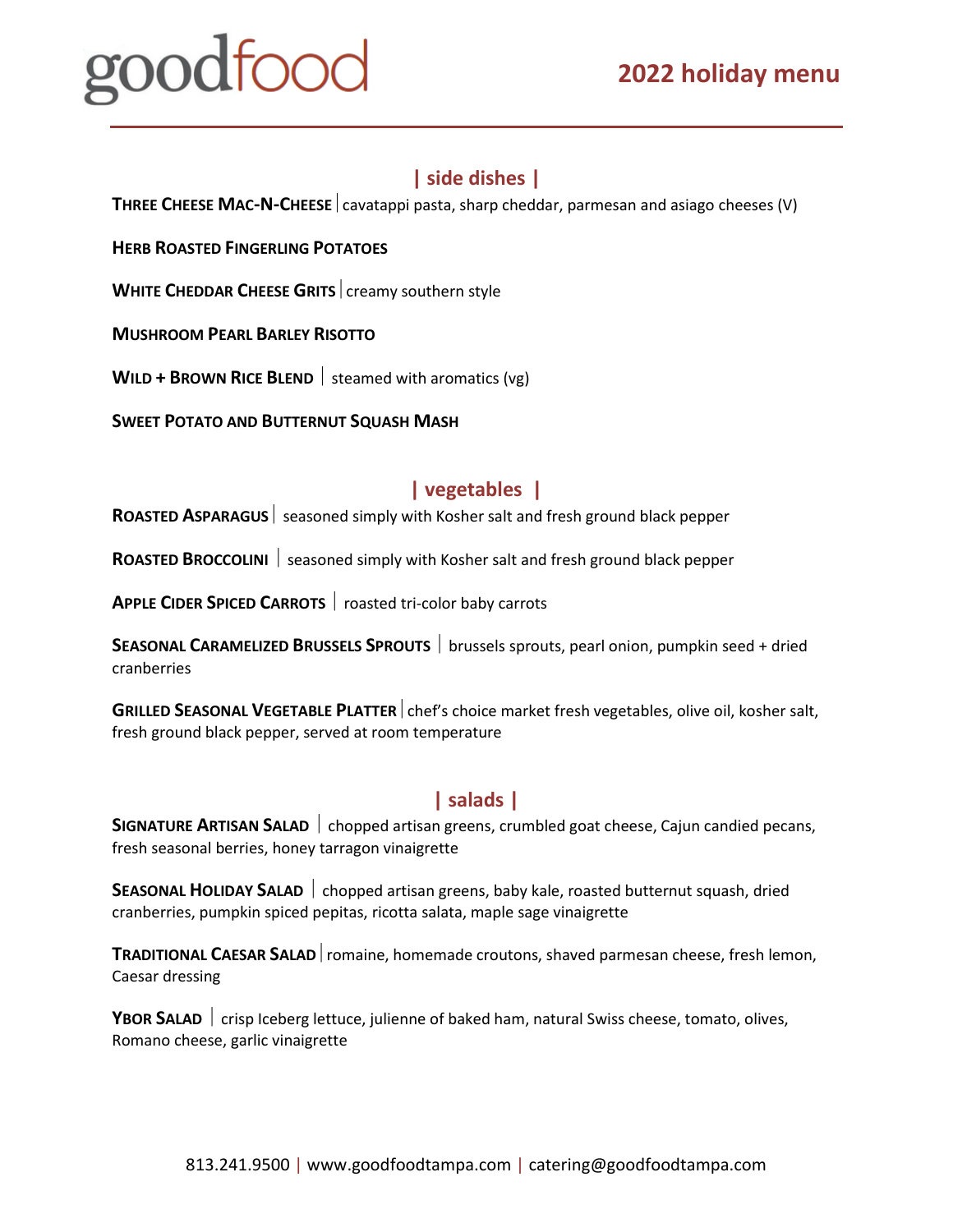## **2022 holiday menu**

# goodfood

### **| desserts |**

### **dessert bites display**

Our chef's selected assortment of dessert bites, including a seasonal variety of dessert bars and shooters!

**SHOOTERS**  $\vert$  chef's perfect blend of chocolate and fruit-based shooters, which may include key lime pie, panna cotta, chocolate peanut butter pie, strawberry shortcake and more!

**DESSERT BITES** an assortment of bite sized desserts

### **bread pudding flambé**

(chef attended action station) **HOMEMADE SOUTHERN STYLE BREAD PUDDING**

topped with guest's choice of

### **FLAMBÉED BOURBON SAUCE** or **WARM WHITE CHOCOLATE SAUCE**

### **nitro ice cream bar**

Signature ice cream blends instantly frozen using liquid nitrogen! Take your guests' experience to the next level by bringing molecular gastronomy to your event. Our chefs will take your choice of 2 ice cream bases, then add liquid nitrogen and mix to create a smooth and creamy dessert, complete with nitrogen fog and flair!

Choose 2 ice cream bases; examples include:

**MINT CHOCOLATE CHIP** | **COOKIES N' CREAM** | **PEANUT BUTTER** | **BUTTER PECAN**

**STRAWBERRIES + CREAM** | **TOASTED COCONUT** | **COOKIE DOUGH**

**VANILLA BEAN** | **CHOCOLATE** | **FRUIT SORBET** (VG)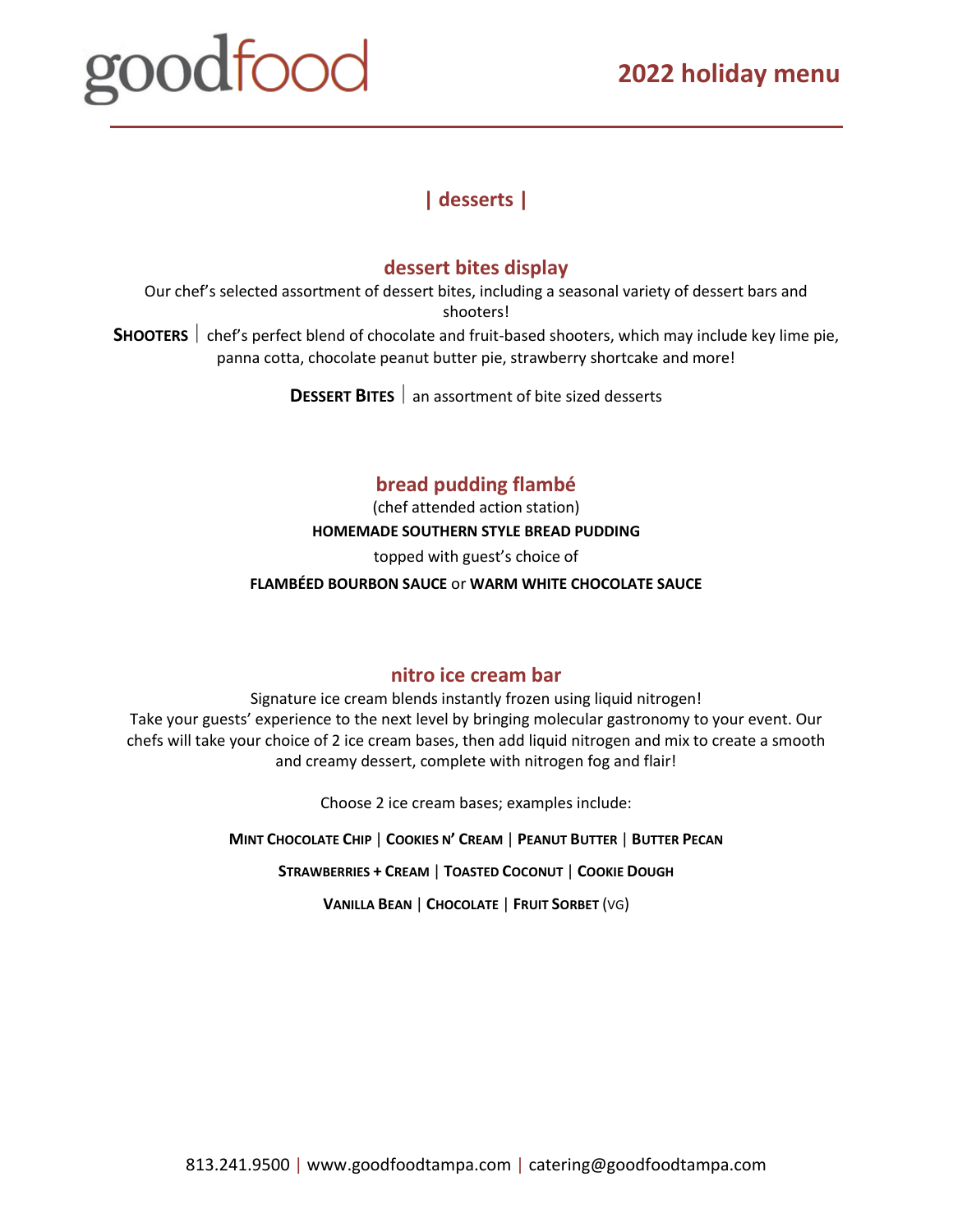## **2022 holiday menu**

# <u>nadtoor</u>

# **| bar + beverage packages |**

### **\*\* We are licensed by the State of Florida (license BEV3910893) and fully insured \*\***

Bar and beverage services go hand in hand with food service to create the perfect blend of hospitality and service. Our professional bartenders work side by side with our service staff to create seamless service and an amazing experience for you and your guests. Our packages are carefully curated by our bar+ beverage team but let us know if you would like a fully customized experience.

### **CRAFT COCKTAIL BAR**

**SPIRITS**| Ketel One Vodka, Hendrick's Gin, Ford's London Dry Gin, Basil Hayden's Bourbon, Triple R Russian River Valley Rye Whiskey, Siesta Key White Rum, Pyrat XO Rum, Glenlivet Single Malt Scotch, Partido Tequila Blanco **BAR ACCOMPANIMENTS** |Dry Vermouth, Sweet Vermouth, Triple Sec, Angostura Bitters, Peychaud Bitters **TWO CUSTOM CRAFT COCKTAILS |** from our list, or custom created for you **BEER |** three premium or local/craft and one domestic (four total) **WINE** | four wine selections \$100 bar setup plus \$40.90 per guest, for 100+ guests | Please call for fewer than 100 guests

----

### **TOP SHELF BAR**

**SPIRITS** | Ketel One Vodka, Bombay Sapphire Gin, Crown Royal Canadian Whisky, Bacardi Rum, Pyrat XO Rum, Bulleit Bourbon, Old Overholt Rye Whiskey, Johnnie Walker Black Scotch, Espolon Tequila **BAR ACCOMPANIMENTS** |Dry Vermouth, Sweet Vermouth, Triple Sec, Angostura Bitters, Peychaud Bitters **BEER |** two premium or local/craft and one domestic (three total) **WINE** | three wine selections

- \$100 bar setup plus \$30.60 per guest, for 100+ guests | Please call for fewer than 100 guests

----

### **PREMIUM BAR**

**SPIRITS** |Tito's Handmade Vodka, Tanqueray Gin, Bacardi Rum, Maker's Mark Bourbon, Old Overholt Rye Whiskey, Dewars Scotch, Espolon Silver Tequila

**BAR ACCOMPANIMENTS** |Dry Vermouth, Sweet Vermouth, Triple Sec, Angostura Bitters, Peychaud Bitters

**BEER** | one domestic, one premium and one local / craft (three total)

**WINE** | two selections from our premium list

- \$100 bar setup plus \$19.40 per guest, for 100+ guests | Please call for fewer than 100 guests

-bar + beverage packages continued on next page-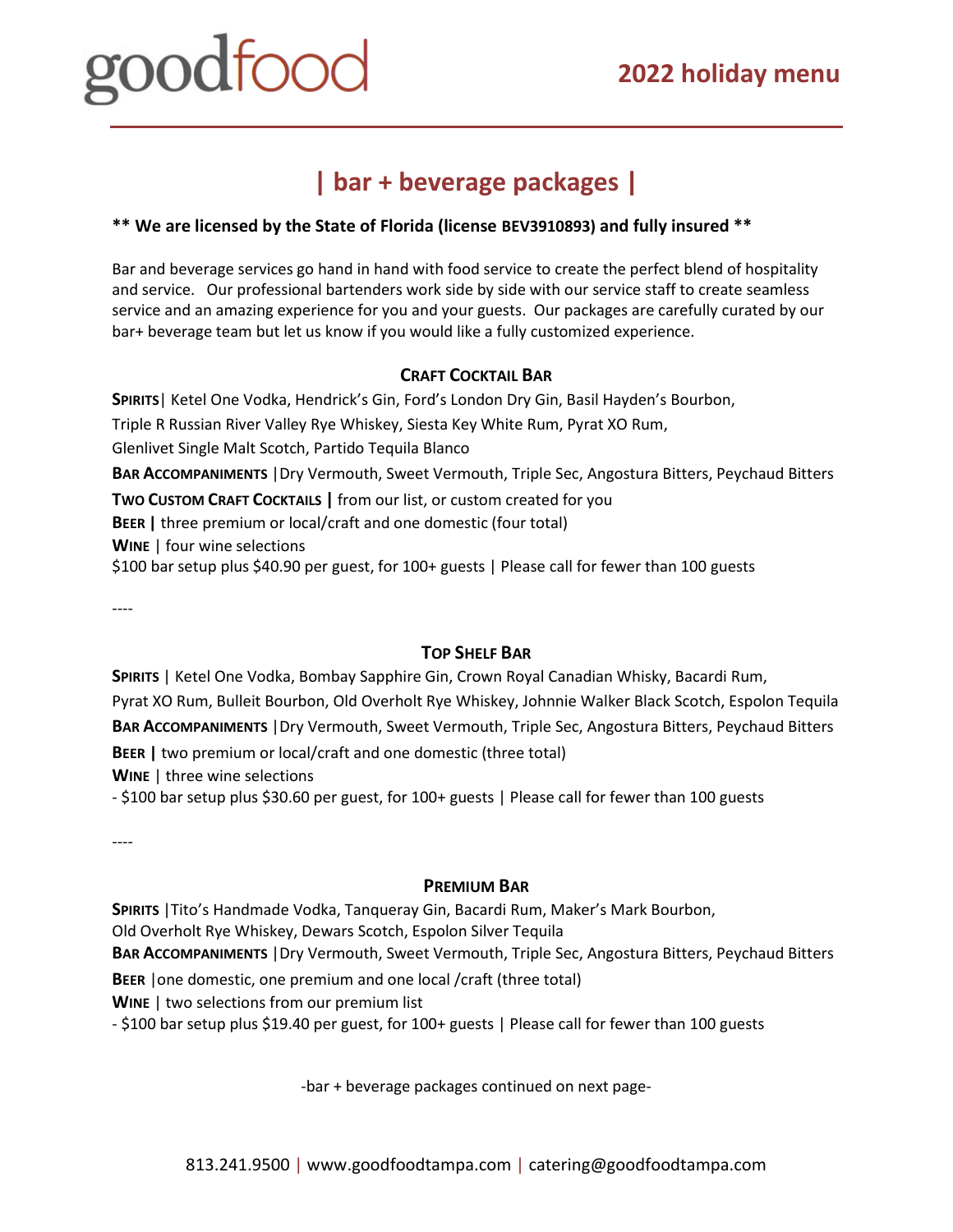# goodfood

# **bar + beverage packages | continued**

#### **BEER + WINE BAR**

**BEER** |one domestic, one premium and one local /craft (three total) **WINE** | two selections from our premium list - \$100 bar setup plus \$14.40 per guest, for 100+ guests | Please call for fewer than 100 guests

### **ALL FULL LIQUOR BAR PACKAGES INCLUDE THE FOLLOWING:**

Coke, Diet Coke, Sprite, Ginger Ale, Club Soda and Tonic Water Orange Juice, Cranberry Juice, Grapefruit Juice, Pineapple Juice Margarita Mix, Simple Syrup, White Sugar, Kosher Salt Olives, Cherries, Limes, Lemons, Oranges Clear plastic cups, ice and beverage napkins Good Food Creations LLC liquor liability insurance

> *Add a signature cocktail or champagne toast to any bar package. Please call us for specific pricing.*